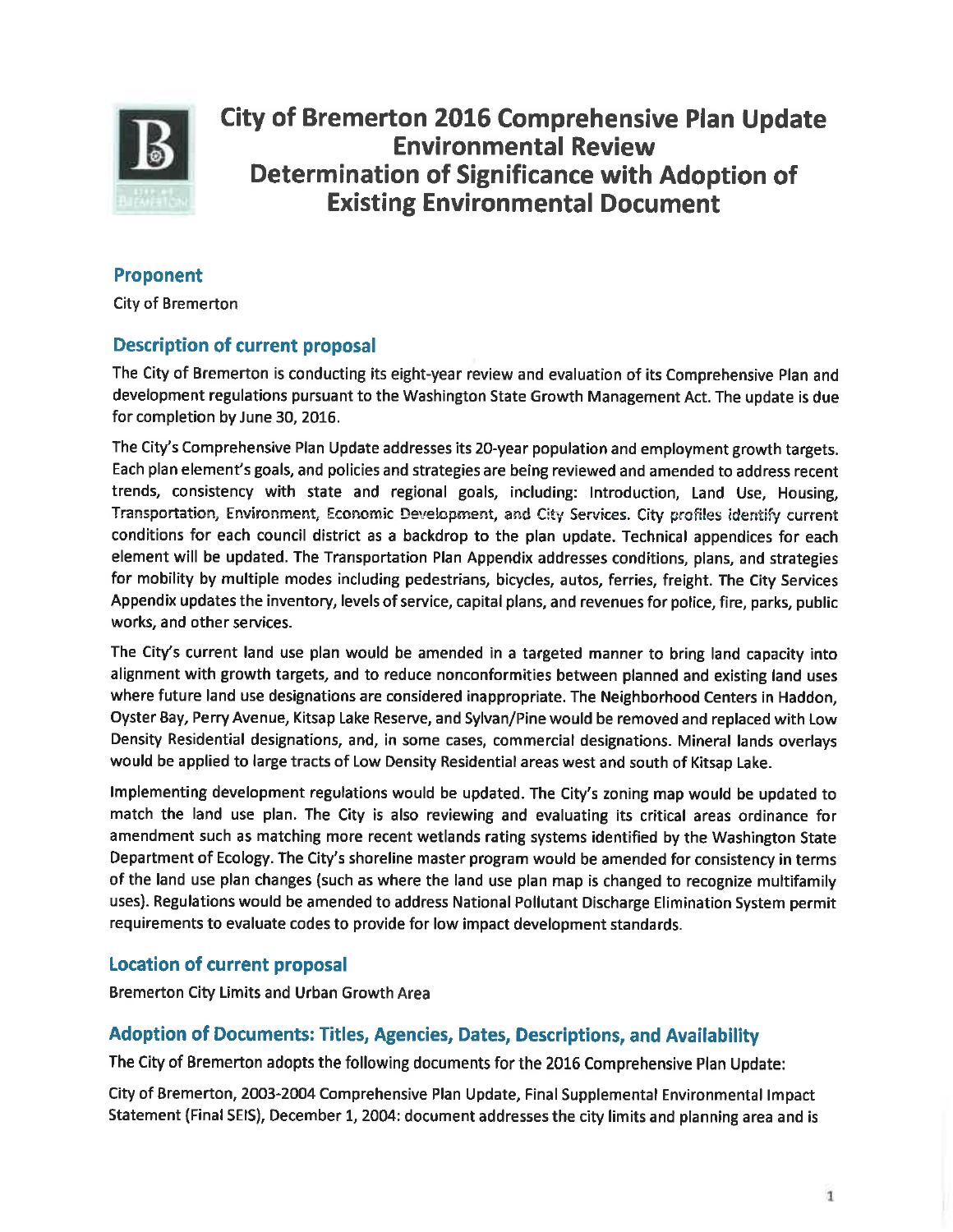the basis for the current comprehensive plan. Available: [http://www.ci.bremerton.wa.us/185/Comprehensive-Plan.](http://www.ci.bremerton.wa.us/185/Comprehensive-Plan)

City of Bremerton, South Kitsap Industrial Area Final Planned Action Environmental Impact Statement (Final EIS), March 29, 2012: Addresses the City's major employment growth area annexed in 2009 now known as the Puget Sound Industrial Area – Bremerton. Available: [http://www.bremertonwa.gov/743/Documents.](http://www.bremertonwa.gov/743/Documents)

City of Bremerton and Kitsap County, Gorst Creek Watershed Characterization & Framework Plan, Gorst Subarea Plan, and Gorst Planned Action, Final EIS, October 8, 2013. Addresses the City's watershed and assigned Gorst Urban Growth Area (UGA) to the south, and cumulatively addresses air quality, transportation, and other topics relevant to the City and its planning area. Available: [http://www.bremertonwa.gov/696/Documents.](http://www.bremertonwa.gov/696/Documents)

Kitsap County, Urban Growth Area (UGA) Sizing and Composition Remand, Final SEIS, August 10, 2012. Addresses cumulative growth across the county including the City of Bremerton and its UGAs. The assumed growth levels for the preferred plan are similar to the City's allocated growth targets for 2010- 2036. Available[: http://www.kitsapgov.com/dcd/community\\_plan/comp\\_plan/Volume2.htm.](http://www.kitsapgov.com/dcd/community_plan/comp_plan/Volume2.htm)

Kitsap County, Ueland Tree Farm Mineral Resource Development Project: Proposed CUP Modification, Final SEIS, August 2015. Addresses areas under consideration for the Mineral Resources Overlay in the City. Available[: http://www.uelandtreefarm.com/cup-modifications.html.](http://www.uelandtreefarm.com/cup-modifications.html) A SEPA Appeal was addressed through agreement of the parties to add additional conditions and dismissed by the Kitsap County Hearing Examiner in September 2015.

### **Determination and Addendum**

The lead agency has determined this proposal is likely to have a significant adverse impact on the environment. To meet the requirements of RCW 43.21C.030(2)(c), the lead agency is adopting the document described above. Under WAC 197-11-630, there will be no scoping process for this EIS.

We have identified and adopted this document as being appropriate for this proposal after independent review. The document meets our environmental review needs for the current proposal and will accompany the proposal to the decision maker.

An addendum to the adopted EISs in the form of a programmatic environmental review has been prepared regarding the Comprehensive Plan Update. This document includes a review of environmental factors and mitigation in the form of policies and development regulations. The addendum is available at: [http://www.ci.bremerton.wa.us/765/Bremerton2035.](http://www.ci.bremerton.wa.us/765/Bremerton2035)

#### **Name of agency adopting document**

City of Bremerton

### **Comment and Review**

The City of Bremerton is requesting comments on the environmental review from citizens, tribes, and all interested parties from November 3, 2015 to November 17, 2015. All written comments should be directed to: Allison Satter, City of Bremerton Department of Community Development, 345 6<sup>th</sup> Street, Suite 600, Bremerton, WA 98337 or [Allison.Satter@ci.bremerton.wa.us.](mailto:Allison.Satter@ci.bremerton.wa.us)